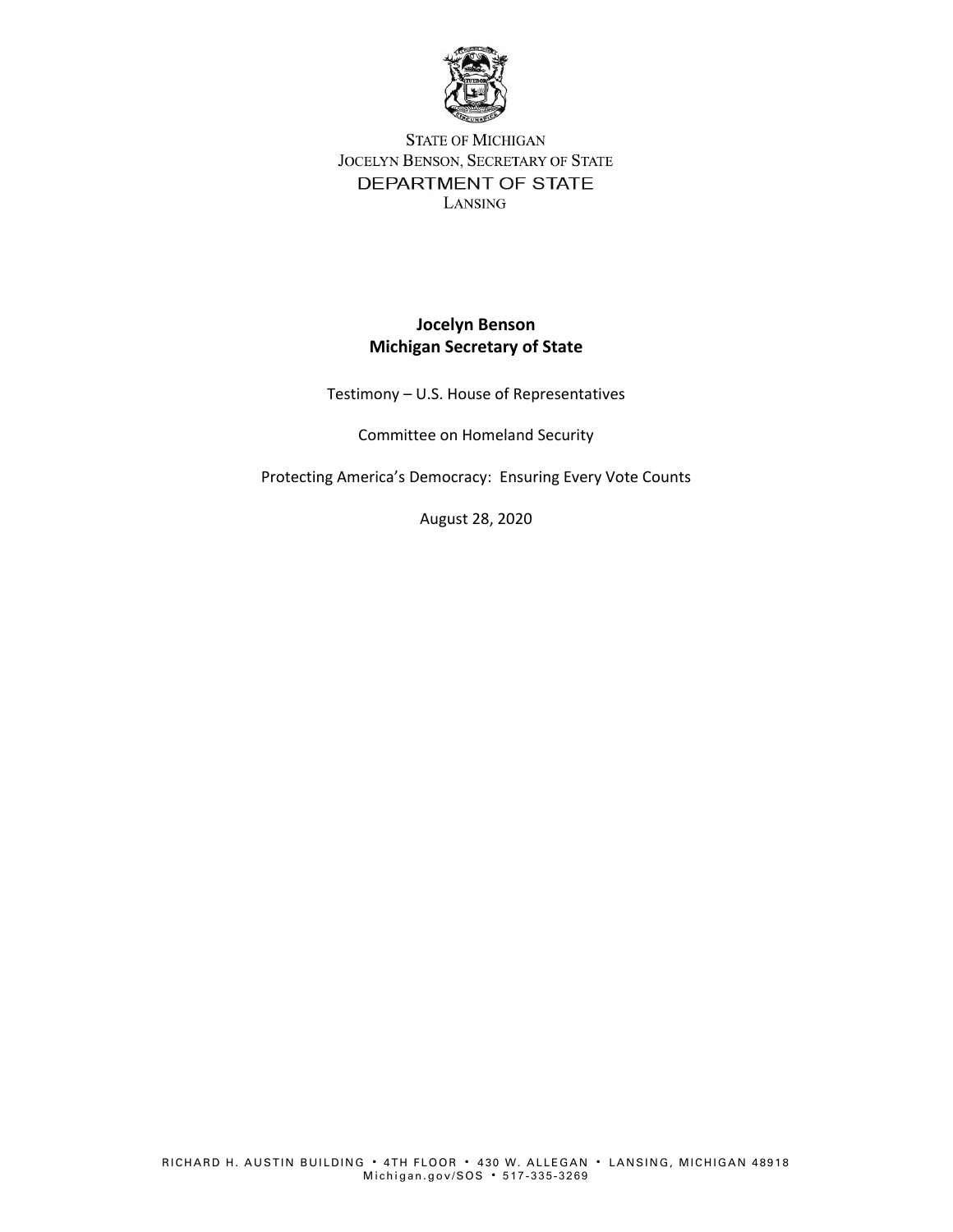Testimony submitted to the U.S. House of Representatives Committee on Homeland Security

August 28, 2020

Thank you, Chairman Thompson, and thank you members of the Committee on Homeland Security for inviting me here to speak today.

Democracy is a team sport. Every single one of us here today can agree that we want this fall's election to be successful. We want the vote to be fully and equally accessible to every voter, we want the system to be secure and protected against any threats, foreign or domestic, and we want every citizen to have full faith that the election results are a complete and accurate reflection of the will of the people.

Between a global pandemic and what seems near constant and escalating rhetoric and misinformation about our elections, 2020 has brought historic pressures on our ability to meet this goal. But meet this goal we must, and solutions are there to ensure that we do. I am here today to talk about those solutions, and to emphasize that your partnership – and the partnership of the entire federal government – is an important part of ensuring that success.

## **Running a Successful Election during a Pandemic: Lessons Learned from Michigan's August Primary**

Earlier this month we held a statewide primary in Michigan which served as a blueprint for running safe, secure, accessible elections during the COVID-19 pandemic while also highlighting critical needs that, if addressed, can put every state on a path towards successful November elections.

First, it's clear that even in the midst of a global pandemic, citizens want to vote. More than 2.5 million Michigan citizens voted in our August primary, which – despite the absence of any contested statewide or other high profile races – was more people than ever before in any August primary in our state's history.

Next, citizens need to have a clear, reliable and safe option to vote early – whether in person or by mail. In Michigan, record numbers of citizens chose to vote prior to Election Day, with more than 1.6 million citizens requesting their ballots early and returning them either through the mail or in person at their clerk's office prior to Election Day. Importantly, this amount surpassed our state's previous record of nearly 1.3 million set in the 2016 *general* election. The dramatic increase underscores the importance of expanding of absentee and early voting options to all citizens, and ensuring they know about how to exercise those options.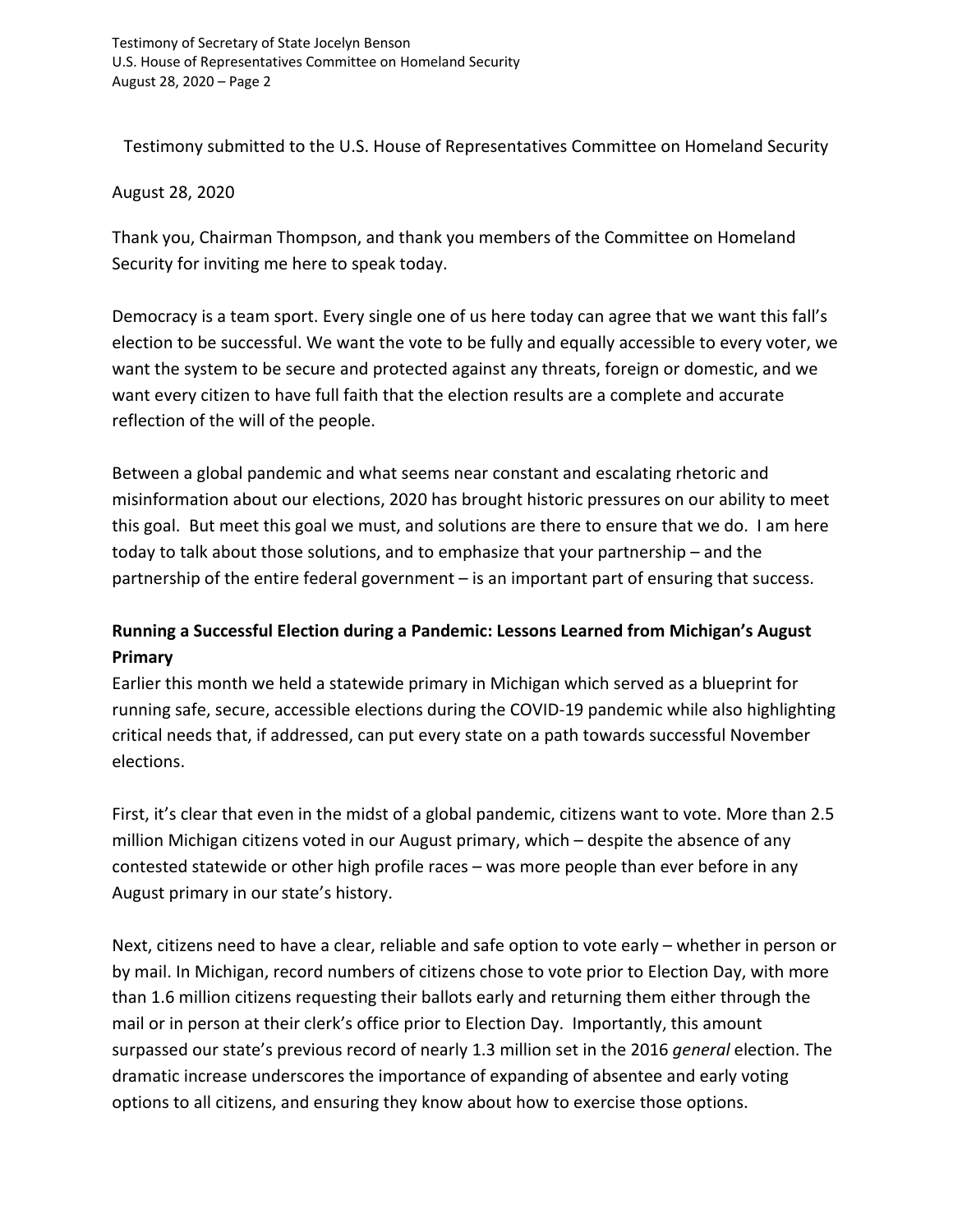In May, my decision to send every registered voter a paper application to request to have their ballot mailed to them prior to Election Day, along with the launch of a secure online portal for citizens to request to receive their ballots through the mail, were critical to educating voters about how to vote safely and remotely during a pandemic. Once received voters could return ballots through the mail, at one of our new secure drop boxes across the state, or in-person with their local clerk. While this drew inaccurate and inappropriate criticism from the president, at less than a dollar per voter, it was an extremely cost-effective way to inform voters of their right and ability to vote safely during the pandemic, and had the secondary benefit of serving as a statewide mailing to improve the accuracy of our voter rolls. We are now sending reminder postcards to active voters who have still not applied to vote absentee, and have implemented a statewide system to enable every voter to track their ballot to give them the confidence that it was received on time. The time-tested security provision in place of signature verification will continue to ensure we protect the system against any attempts of fraud. I must note, however, that mail-voting fraud is exceedingly rare. According the Heritage Foundation's own database on average in each state it occurs only once every six years. As millions of ballots are cast by mail every election cycle, this means that the incidence of mailvoting fraud is infinitesimal. There is simply no evidence suggesting that it will be any different this year.

Finally, voters also need to be able to have the choice to vote in person on Election Day without risking their health. Throughout our state traditional polling places remained open for our August primary, staffed by many of the new election workers we recruited and trained through our statewide Democracy MVP program – which to date has recruited close to 10,000 new election workers. The locations were clean, calm, accessible and sanitized repeatedly throughout the day. Lines were short or nonexistent, social distancing guidelines eliminated the possibility of crowding, and election workers made good use of the personal protective equipment and cleaning supplies bought with federal CARES Act funds and provided to every jurisdiction by the state. Importantly, we even had election workers on standby to be able to account for no-shows or last-minute cancellations and provide new volunteers to ensure every jurisdiction was staffed.

Our primary election demonstrated that proactive, data driven planning and tireless work by state and local election officials, supported by federal resources, results in elections that are safe, secure, accessible and on schedule. This is a good sign for November, and our experiences this year have also underscored needed adjustments that must take place at the local, state and national level in the next three months to fully prepare for every contingency.

## **Running a Successful Election during a Pandemic: The Plan for November**

We've now experienced first-hand why we must enact state policies that are in place in at least 18 other states, but not in Michigan, that allow clerks to begin the processing of absentee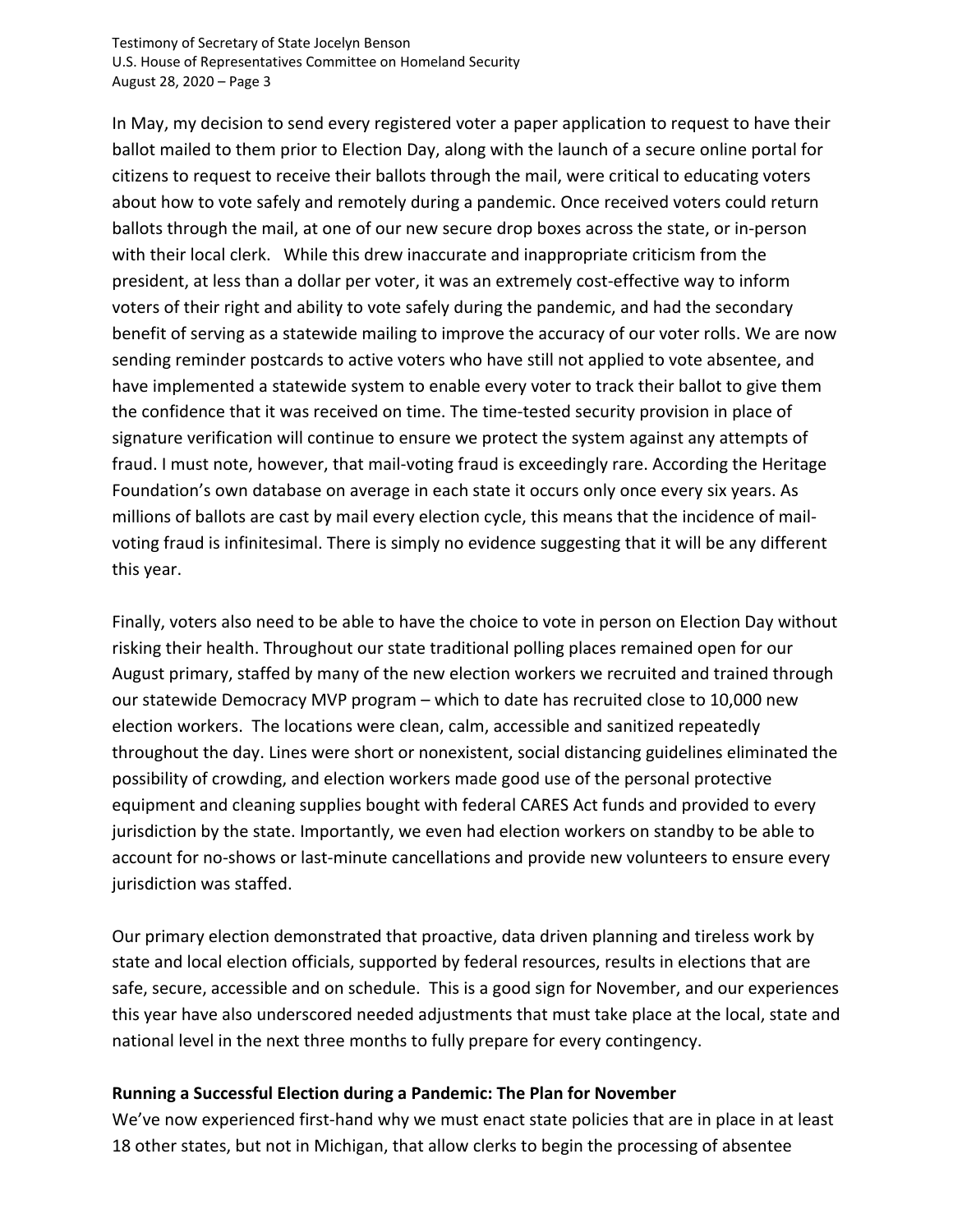ballots prior to Election Day. Election workers should begin Election Day counting ballots instead of unnecessarily spending hours opening envelopes and preparing ballots for tabulators. This enables more efficient reporting of election results and avoids unnecessary human error.

Our experience also underscores the critical need of recruiting and training a large number of new election workers to deploy in November. Partnerships with local businesses, large employers and sports teams, coupled with an aggressive statewide recruiting effort, enabled us to fill vacancies leading up to and on Election Day itself, ensuring sufficient personnel to open precincts and staff absent-voter-ballot counting boards.

Earlier this year, we prioritized coordination and communication with our state Postal Service leadership. This led to numerous operational improvements on both sides, a true partnership. For example, our Bureau of Elections redesigned our ballot envelopes to better align with USPS standards. This enables ballots to go as quickly as possible through USPS systems, and has reduced the incidence of ballots going undelivered and being returned to voters. The new design also more clearly shows where voters must sign the envelope – a critical security measure of absentee voting – reducing the potential for voter error leading to ballot rejection.

Now, the emerging challenges in efficient postal delivery with the United States Postal Service, exacerbated by a recent reduction in overtime allowances and other changes, have created enormous uncertainties for citizens seeking to utilize an otherwise safe, secure and reliable method to vote absentee. Like other states, Michigan has invested significant time and resources into adjusting its election infrastructure because it believes, and continues to believe, these changes will strengthen its partnership with the Postal Service in improving the voting experience for all Michiganders. It is critical that this partnership continue.

In Michigan we're planning for every contingency, including purchasing and placing close to 1,000 secure ballot drop boxes throughout the state for voters to utilize. We are also pushing for policies to ensure valid ballots postmarked by Election Day and received within a reasonable time will still count, ensuring that voters are not penalized for failures in federal leadership. (Notably, in our August primary, at least 6,400 mailed ballots were received in the days following Election Day and therefore were unable to be counted. We anticipate this number could at least double if changes are not made prior to November).

At this point nothing can truly replace the utility of a fully functioning postal service. The federal government must prioritize fixing these issues or face a potentially significant election crisis come November.